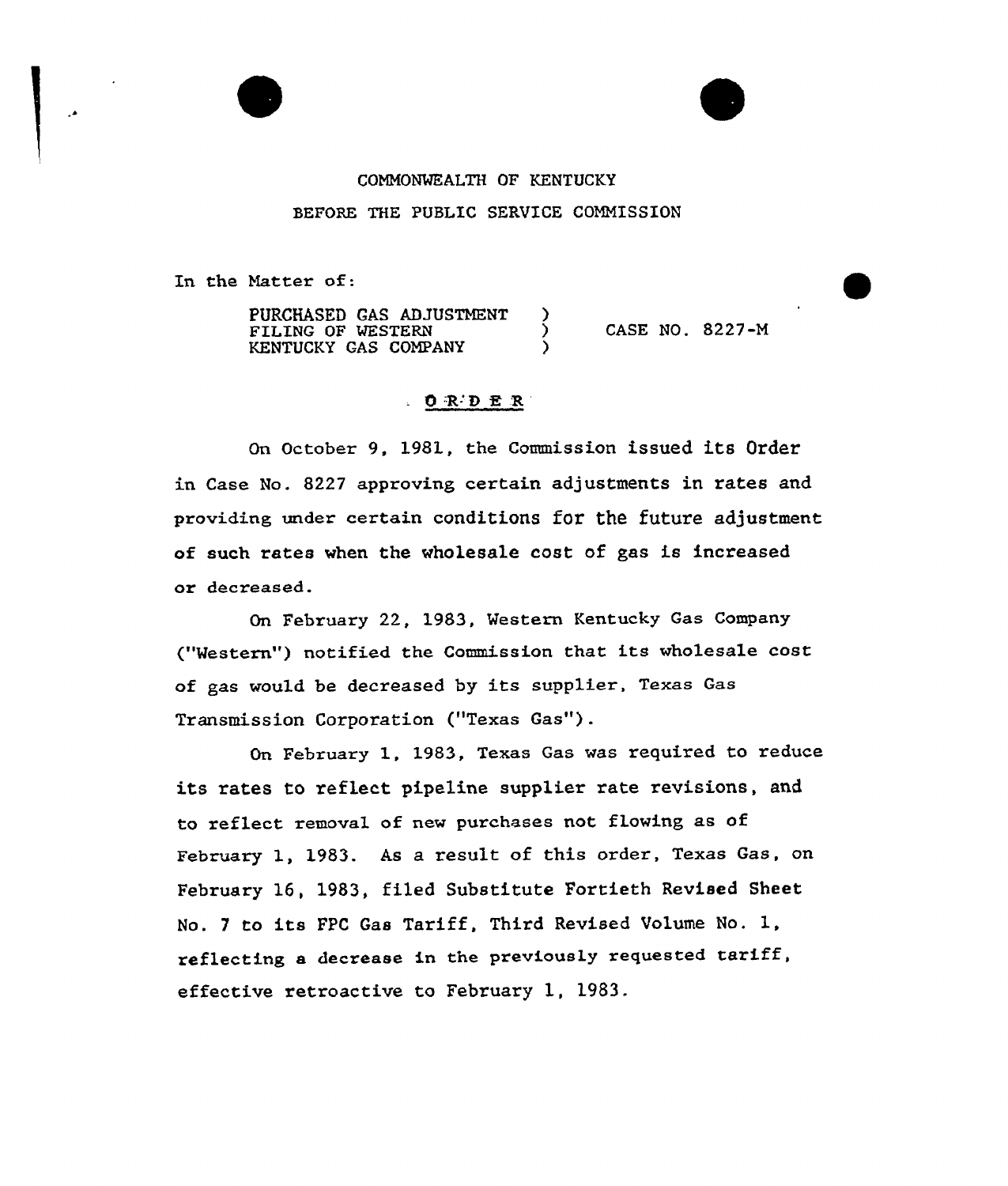After reviewing the notice filed in this case and being advised, the Commission is of the opinion and finds that:

(1) As a result of the changes effective as aforesaid the cost of gas to Western for the 12 months ended November 30, 1982, would have decreased  $$1,044,363$  or 2.74 cents per Ncf.

(2) Western requests that this filing become effective on and after Narch 1, 1983. Western should. report to the Commission any excess revenues collected during the period of February 1, 1983, through February 28, 1983, along with a plan to refund any excess collections to its customers.

(3) Western's adjustment in rates under the purchased gas adjustment provisions approved by the Commission in its Order in Case No, 8227, dated October 9, 1981, is fair, just and reasonable and in the public interest, and should be effective with gas supplied on and after March 1, 1983.

(4) Mestern's base supplier rate for purchased gas will be as follows:

|                                | Demand/Mcf              | Commodity/Mcf                |
|--------------------------------|-------------------------|------------------------------|
| Texas Gas Transmission Corp.   |                         |                              |
| $G-2$<br>$G-3$<br>$G-4$        | $$5.54$<br>6.37<br>6.91 | \$3.5200<br>3.5716<br>3.6149 |
|                                | Commodity Rate          | Gas Rate/Dth                 |
| Tennessee Gas Pipeline Company |                         |                              |
| $G-2$<br>$GS-2$                | \$.3606<br>.8365        | \$3.4199<br>3.4199           |
| Local Producers                |                         | 3.7810                       |

 $-2-$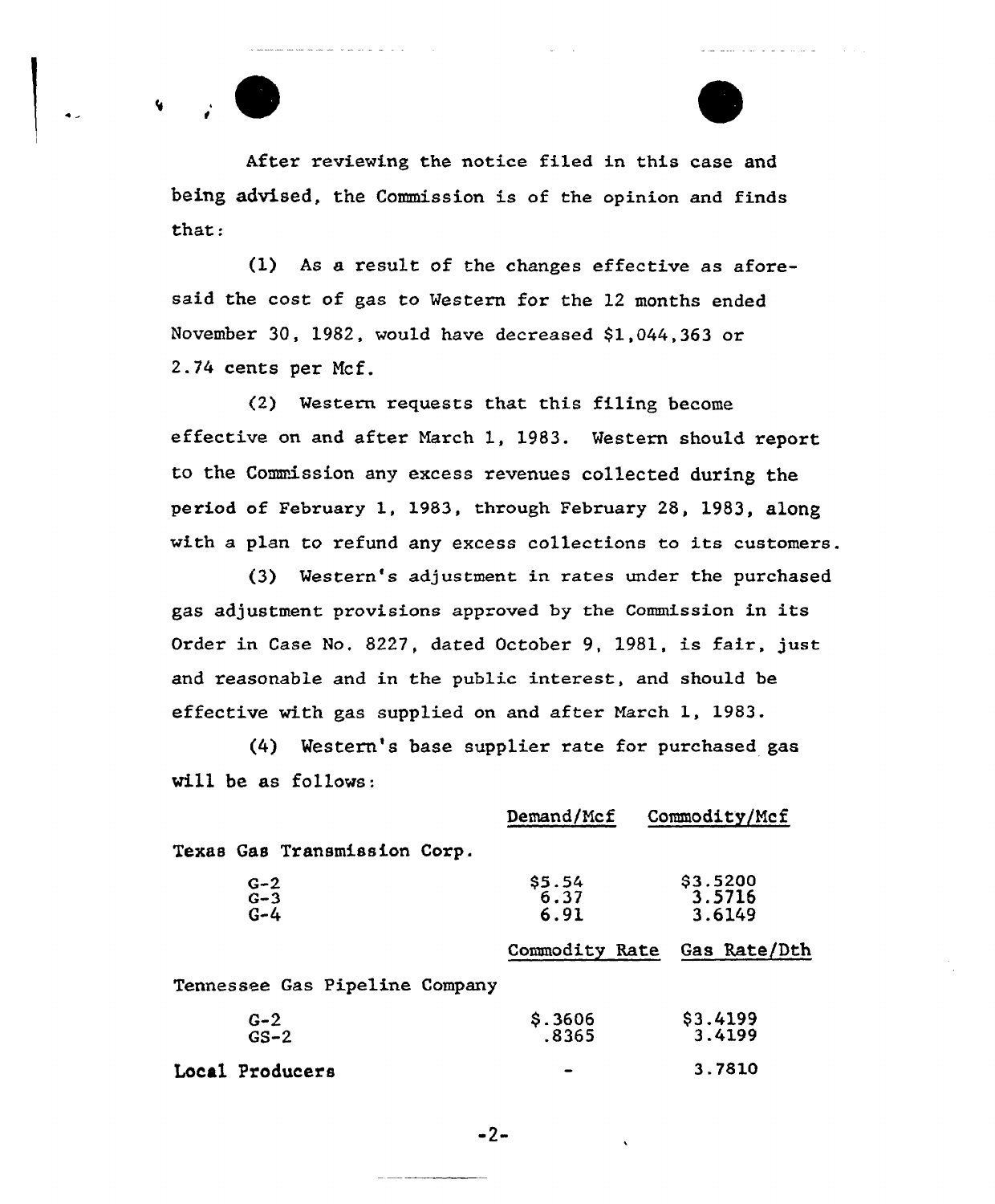Western's adjustment in rates under the purchased gas adjustment clause, as set out in Exhibit D, page 1 of its notice herein in the amount of  $$1.1490$  per Mcf, is fair, just and reasonable and in the public interest, and should be allowed to become effective for service rendered on and after March 1, 1983.

IT IS THEREFORE ORDERED that the purchased gas adjustment in Appendix <sup>A</sup> be and it hereby is approved effective for gas supplied on and after March 1, 1983.

IT TS FURTHER ORDERED that Western shall report to the Commission any excess revenues collected dux'ing the period of Februaxy 1, 1983, through February 28, 1983, along with a plan to refund any excess collection to its customers.

IT IS FURTHER ORDERED that the base supplier rate as set out in Finding <sup>4</sup> above be and it hereby is effective for gas supplied on and aftex March 1, 1983.

IT IS FURTHER ORDERED that, within 30 days from the date of this Ordex', Western shall file with this Commission its revised tariff sheets setting out the rates approved herein.

Done at Frankfort, Kentucky, this 14th day of March, 1983.

PUBLIC SERVICE COMMISSION  $\frac{1}{1 \text{tran}}$ 

Vfce Chairman/

Commissioner /

ATTEST .

**Secretary**